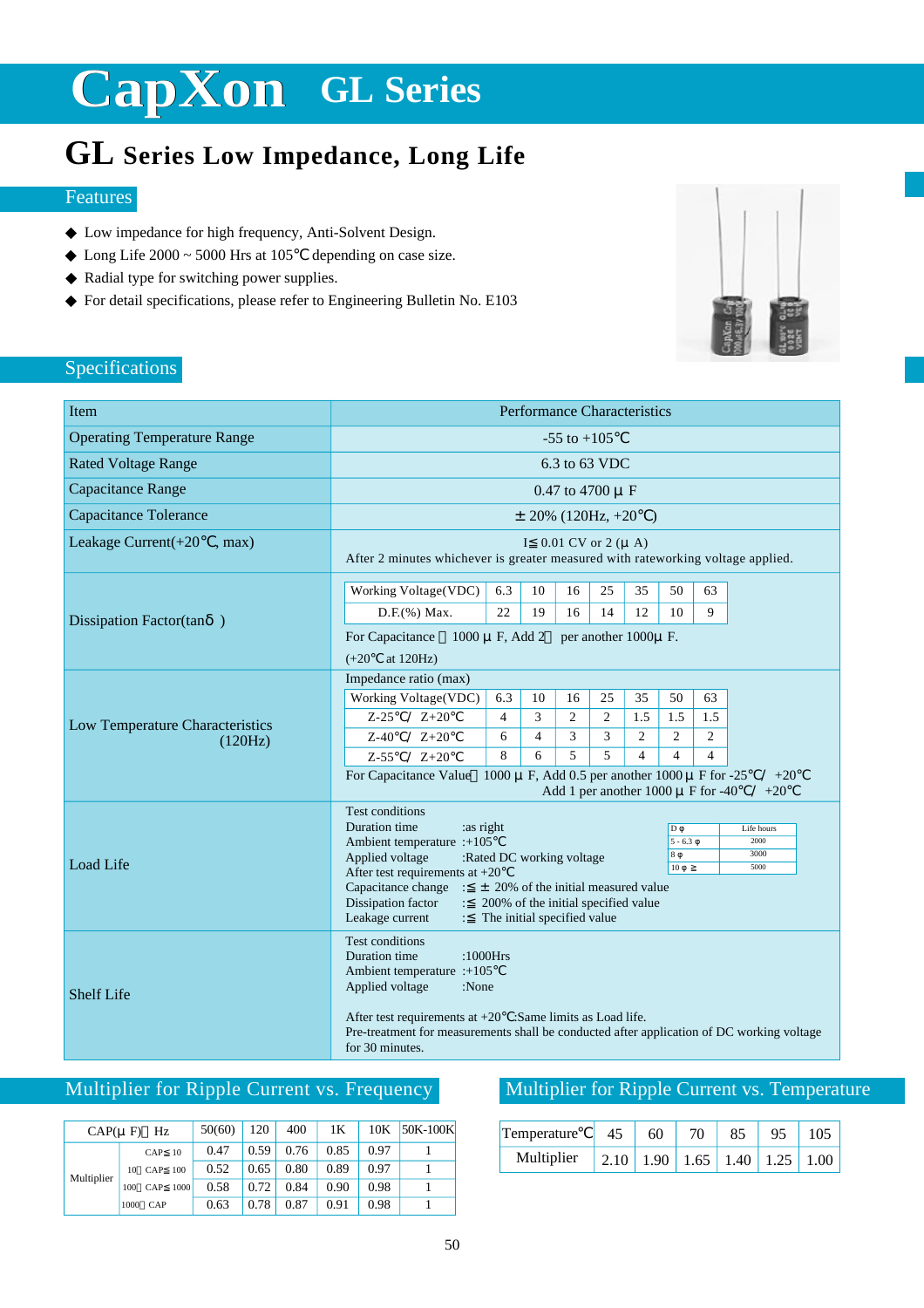#### Diagram of Dimensions: (Unit:mm)



|             |     | 6.3 |  | 10  |                                           | $13 \mid 16$ | 18 |
|-------------|-----|-----|--|-----|-------------------------------------------|--------------|----|
| $\mathbf F$ |     |     |  |     | $2.0$   2.5   3.5   5.0   5.0   7.5   7.5 |              |    |
|             | 0.5 |     |  | 0.6 |                                           | 0.8          |    |

#### Case Size

|         |                  |                  |                  |                  |                        |                  | DxL(mm)               |
|---------|------------------|------------------|------------------|------------------|------------------------|------------------|-----------------------|
| WV(SV)  | 6.3              | 10               | 16               | 25               | 35                     | 50               | 63                    |
| $\mu$ F | (8)              | (13)             | (20)             | (32)             | (44)                   | (63)             | (79)                  |
| 0.47    |                  |                  |                  |                  |                        | 5x11             | 5x11                  |
| 1       |                  |                  |                  |                  |                        | 5x11             | 5x11                  |
| 2.2     |                  |                  |                  |                  |                        | 5x11             | 5x11                  |
| 3.3     |                  |                  |                  |                  |                        | 5x11             | 5x11                  |
| 4.7     |                  |                  |                  |                  |                        | 5x11             | 5x11                  |
| 10      |                  |                  | 5x11             | 5x11             | 5x11                   | 5x11             | 5x11                  |
| 22      |                  | 5x11             | 5x11             | 5x11             | 5x11                   | 6.3x11           | 6.3x11                |
| 33      |                  | 5x11             | 5x11             | 5x11             | 5x11                   | 6.3x11           | 8x11.5                |
| 47      |                  | 5x11             | 5x11             | 5x11             | 6.3x11                 | 8x11.5           | 8x11.5                |
| 100     | 5x11             | 5x11             | 6.3x11           | 6.3x11           | 6.3x15<br>8x11.5       | 8x16             | 10x16                 |
| 220     | 6.3x11           | 6.3x11           | 6.3x15<br>8x11.5 | 8x11.5           | $\frac{8x15}{10x12.5}$ | 10x20            | 10x25<br>13x20        |
| 330     | 6.3x15<br>8x11.5 | 6.3x15<br>8x11.5 | 8x11.5           | 8x15<br>10x12.5  | 10x16                  | 10x25            | $\frac{10x30}{13x25}$ |
| 470     | 6.3x15<br>8x11.5 | 8x11.5           | 8x15<br>10x12.5  | 10x16            | 10x20                  | 13x20            | 16x25.5               |
| 1000    | 8x15<br>10x12.5  | 8x20<br>10x16    | 10x25            | 10x25<br>13x25   | 13x30                  | 13x40<br>16x31.5 | 16x35.5               |
| 2200    | 10x25<br>13x20   | 13x25            | 13x25            | 13x30<br>16x25   | 16x31.5<br>18x25       | 18x35.5          |                       |
| 3300    | 13x25            | 13x30            | 13x35<br>16x25   | 16x30<br>18x25   |                        |                  |                       |
| 4700    | 13x30<br>16x25   | 13x35<br>16x31.5 | 16x31.5<br>18x25 | 16x40<br>18x35.5 |                        |                  |                       |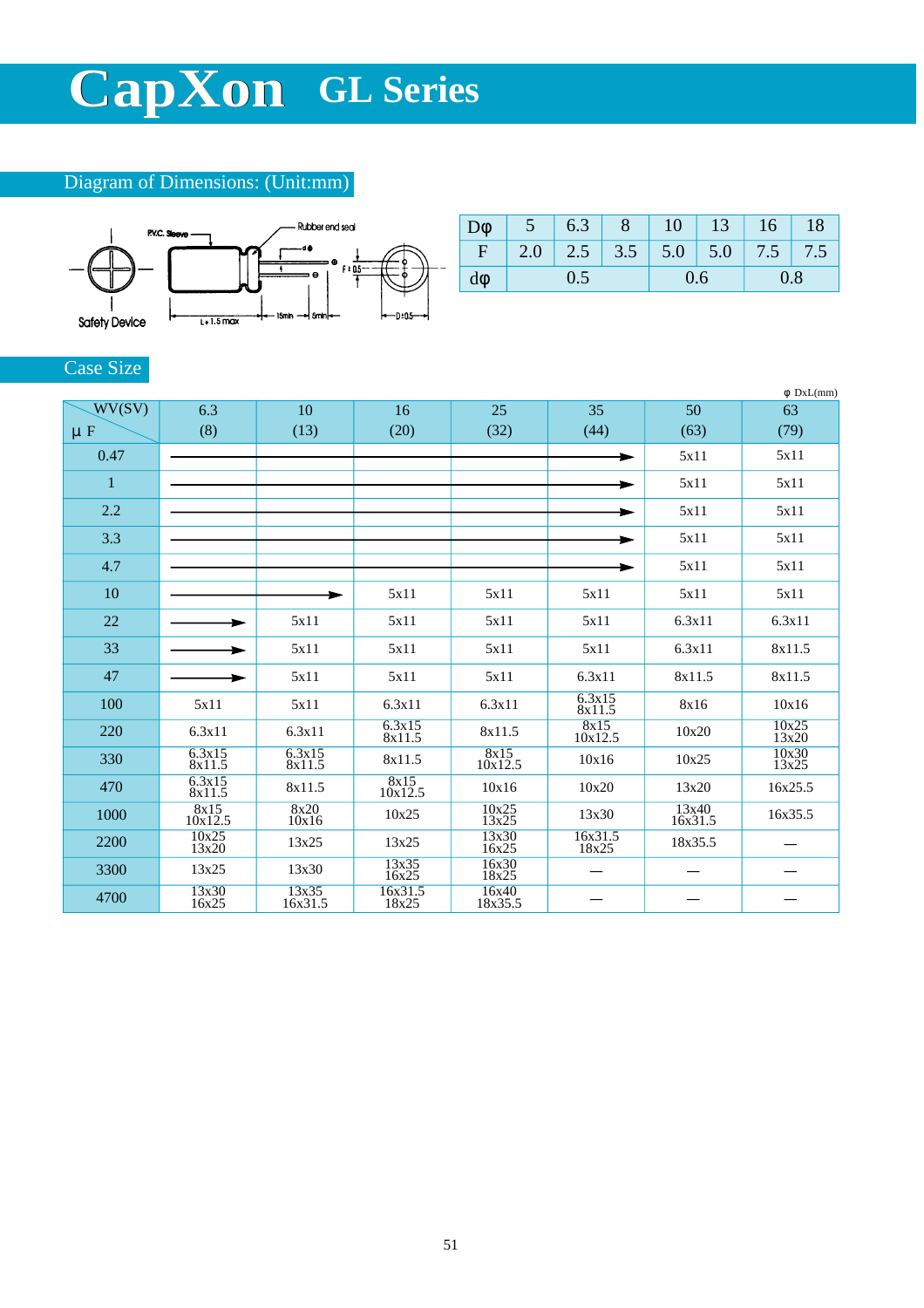#### Maximum Ripple Current

|                | (mA, rms, 100KHz at 105)<br>$\lambda$ |      |                 |      |      |      |      |  |
|----------------|---------------------------------------|------|-----------------|------|------|------|------|--|
| WV(SV)         | 6.3                                   | 10   | 16              | 25   | 35   | 50   | 63   |  |
| $\mu$ F        | (8)                                   | (13) | (20)            | (32) | (44) | (63) | (79) |  |
| 0.47           |                                       |      |                 |      |      | 15   | 16   |  |
| $\overline{1}$ |                                       |      |                 |      |      | 25   | 27   |  |
| 2.2            |                                       |      |                 |      |      | 33   | 38   |  |
| 3.3            |                                       |      |                 |      | ►    | 45   | 48   |  |
| 4.7            |                                       |      |                 |      | ►    | 58   | 62   |  |
| 10             |                                       | ►    | $\overline{37}$ | 56   | 70   | 100  | 105  |  |
| 22             |                                       | 56   | 70              | 120  | 130  | 135  | 245  |  |
| 33             |                                       | 58   | 130             | 150  | 175  | 230  | 265  |  |
| 47             |                                       | 120  | 190             | 220  | 250  | 285  | 351  |  |
| 100            | 185                                   | 205  | 260             | 300  | 390  | 475  | 610  |  |
|                |                                       |      |                 |      | 380  |      | 590  |  |
| 220            | 300                                   | 330  | 470             | 550  | 740  | 900  | 1020 |  |
|                |                                       |      | 455             |      | 720  |      |      |  |
| 330            | 320                                   | 445  | 550             | 740  | 995  | 1050 | 1200 |  |
|                | 390                                   | 430  |                 | 720  |      |      | 1160 |  |
| 470            | 435                                   | 555  | 745             | 1040 | 1150 | 1490 | 2000 |  |
|                | 415                                   |      | 722             |      |      |      |      |  |
| 1000           | 710                                   | 1040 |                 | 1580 | 1950 | 2200 | 2450 |  |
|                | 625                                   | 1010 | 1180            | 1530 |      | 2130 |      |  |
| 2200           | 1400                                  | 1690 | 1950            | 2480 | 2650 | 2900 |      |  |
|                | 1300                                  |      |                 | 2405 | 2570 |      |      |  |
| 3300           | 1425                                  | 1980 | 2410            | 3050 |      |      |      |  |
|                |                                       |      | 2340            | 2960 |      |      |      |  |
| 4700           | 1950                                  | 2300 | 2650            | 3600 |      |      |      |  |
|                | 1800                                  | 2100 | 2570            | 3490 |      |      |      |  |
|                |                                       |      |                 |      |      |      |      |  |